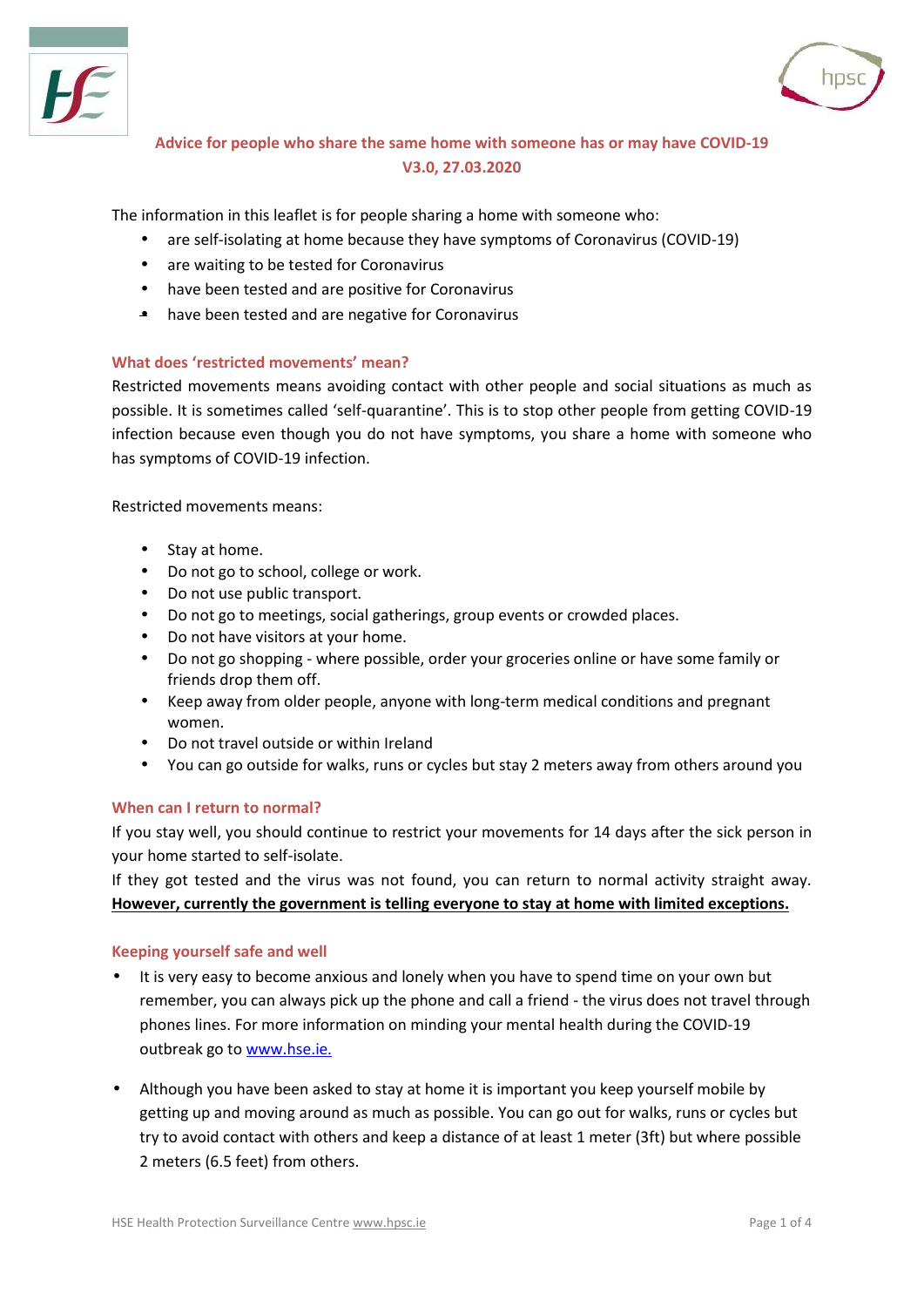## **1. Clean your hands often (wash with soap or gel)**

- Clean your hands regularly This is one of the most important things you can do.
- Use moisturizer on your hands after washing
- Be careful to do this anytime you have touched the person with COVID-19 or touched anything they have used.
- **2. Don't spend much time with the person awaiting the test results**
	- It is best to stay out of the room they are in as much as possible and avoid touching. Try to stay at least 1 meter (3ft) and where possible 2 meters (6.5ft) away from them.
	- You can use your phones to talk.
- **3. Make sure that any room you need to share with the person (kitchen, bathroom) is well ventilated**
	- Keep windows open as much as you can
- **4. Do not invite visitors into the home**
	- Do not invite or allow unnecessary visitors to come into the house.
	- If someone urgently needs to come to the house, keep them at least 1 meter (3ft) and where possible 2 meters (6.5ft) away from the person with symptoms of COVID-19.
- **5. Be sure that people who are high risk of severe illness are not near the person with symptoms of COVID-19**
	- Don't let anyone who is at high risk of severe disease care for the patient or come close to them. This includes people who live in your home:
		- o who have a long-term illness
		- o who may have a weak immune system,
		- o the very young (infants <1 year),
		- o those over 65 years and
		- o pregnant women.
	- Where possible, you should try to avoid contact with these high risk people too.

### 6. **Avoid sharing your household things**

- You should not share food, dishes, drinking glasses, cups, knives, forks and spoons, towels, bedding or other items with the patient until they have been washed.
- The items can be washed in a dishwasher if one is available or with washing up liquid and hot water. You should use household/rubber gloves if available. The gloves can be washed and dried after use. Wash hands thoroughly with soap and water after removing the gloves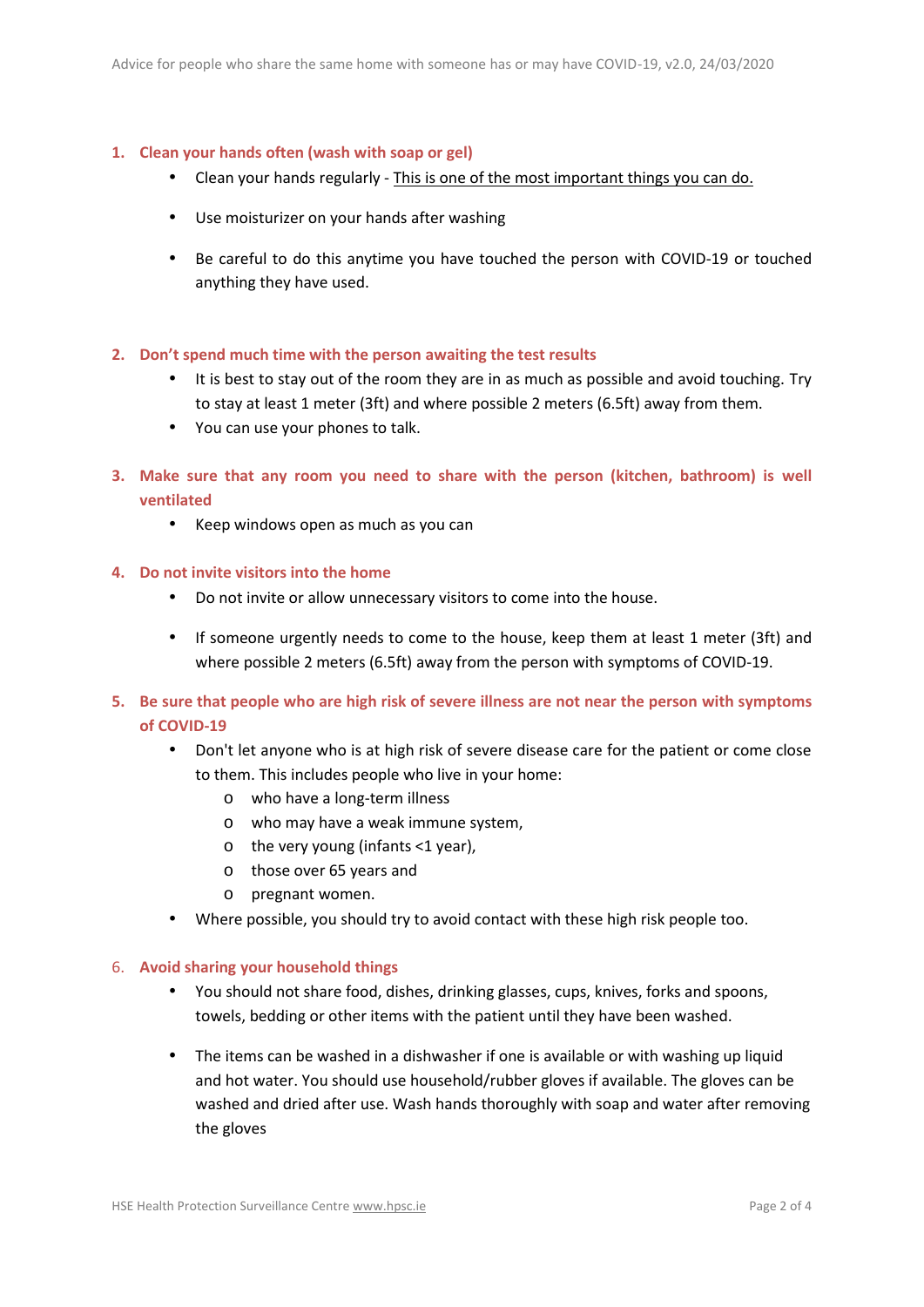If the person with symptoms of COVID-19 has used games consoles or remote controls clean them before someone else in the house uses them.

## **7. Toileting and bathing**

- If possible, the person with symptoms of COVID-19 should have their own toilet and bathroom that no one else uses.
- If they can't have their own toilet/bathroom check that the toilet bathroom looks clean and clean your hands after you finish.
- Do not share towels with them.

## **8. Household cleaning**

- Clean all surfaces, such as counters, table-tops, doorknobs, bathroom fixtures, toilets and toilet handles, phones, keyboards, tablets, and bedside tables, every day with a cleaning product.
- When cleaning you should use your usual household products, like detergents and bleach as these will be very effective at getting rid of the virus. Follow the instructions on the manufacturers label and check they can be used on the surface you are cleaning.
- If you have them wear household/ rubber gloves when cleaning surfaces or handling dirty laundry. If you use household/rubber gloves they can be washed and dried after use. Always wash your hands after you take off the gloves.
- If you are using re-useable cleaning cloths, these can be washed in a hot wash cycle of a washing machine after use.
- If the gloves and cleaning cloths are disposable place them in a plastic waste bag after using them. (See advice about managing rubbish below.)

### **9. Laundry**

- Wash laundry at the highest temperature that the material can stand
- You can tumble dry items and iron using a hot setting/ steam iron if required.
- If you have household/rubber gloves you can wear them when handling dirty laundry and hold the items away from your clothing.
- If you don't have gloves wash your hands after handling dirty linen.
- Do not send laundry to a laundrette.

### **10. Managing Rubbish**

- Put all personal waste including used tissues and all cleaning waste in a plastic rubbish bag.
- Tie the bag when it is almost full and then place it into a second bin bag and tie.